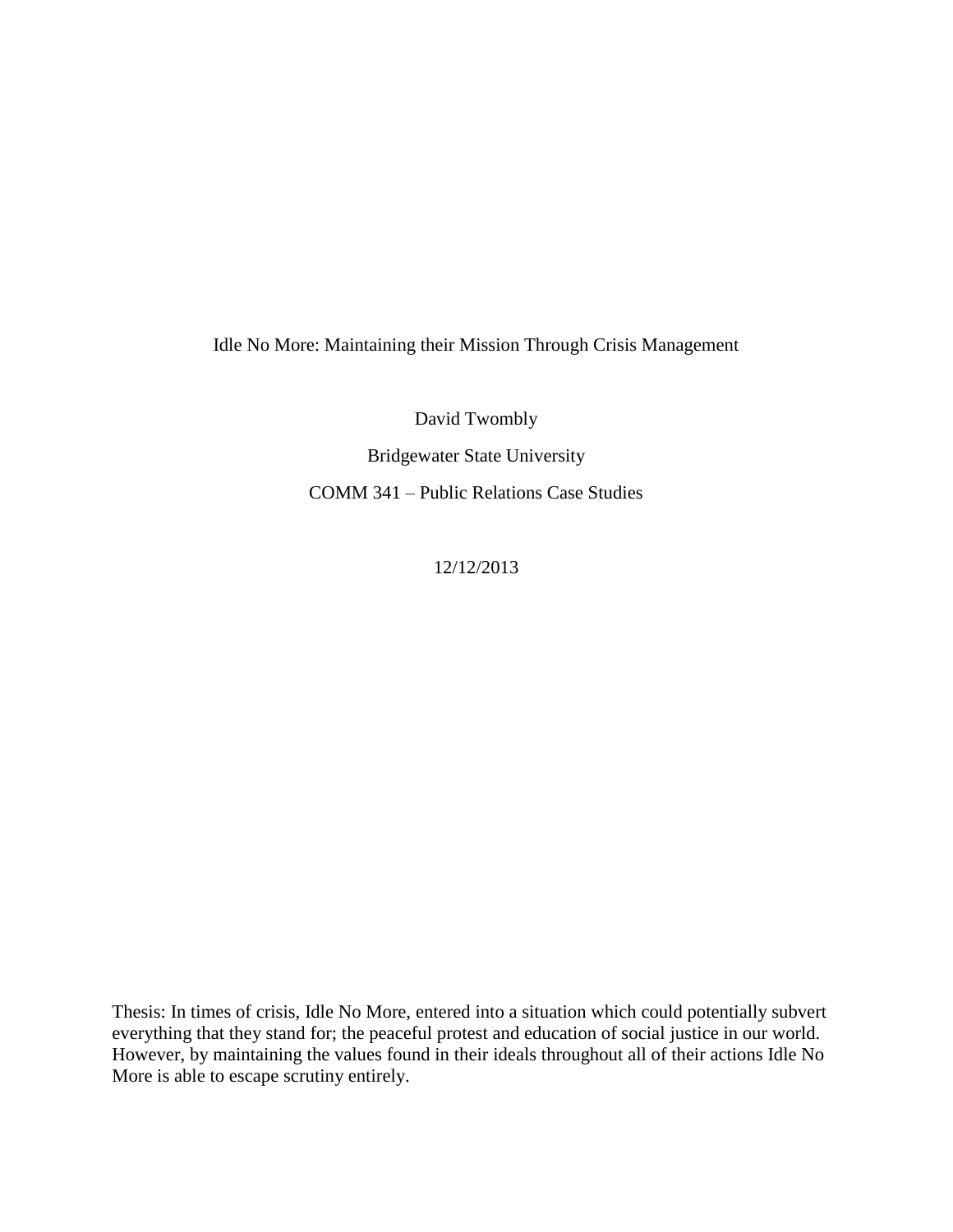Beginning as a grassroots campaign in the Turtle Islands of Canada, the Idle No More movement has become a national phenomenon in the country. Since late 2012 Idle No More has been focusing on an initial outrage over bills being passed that would destroy sovereign land; land that would be lost for indigenous and non-indigenous peoples for generations. Essentially, "everyone needs clean water," and it was a group of indigenous people who initially brought a sense of passion to the cause. While it has been confused that the Idle No More movement is directed specifically for indigenous peoples, the campaign finds its success in that the all of its causes can be applied to a broad spectrum of populations; the environment, social human rights, domestic violence, etc. Idle No More takes these global problems one step further by bringing its message to the everyday citizen, not just the informed or concerned citizen. With a massive media campaign, Idle No More still chooses to not stay idle: in 2012 they took their movement to the people with flash mobs and the like in public areas; shopping malls and parks. Idle No More finds its success in its care and devotion for the everyday citizen, the one who needs the most informing. The mission statement:"Idle No More calls on all people to join in a revolution which honors and fulfills Indigenous sovereignty which protects the land and water," is the driving force for the organization, so much so that it can be seen played out in public by Idle No More in nearly every event put on by themselves, or any appearance that is written about the organization by the public. Idle no more is a success in reaching a global base of supporters because of its ability to speak to a large demographic and to always act according to its mission.

The greatest example of Idle No More running according to its own mission would come from its ability to function appropriately in an instance of crisis management. On October  $17<sup>th</sup>$ Native protesters rallied against Shale Gas Fracking in Rexton, N.B. The interactions between the protesters and the RCMP officers resulted in burned vehicles and over 40 people arrested.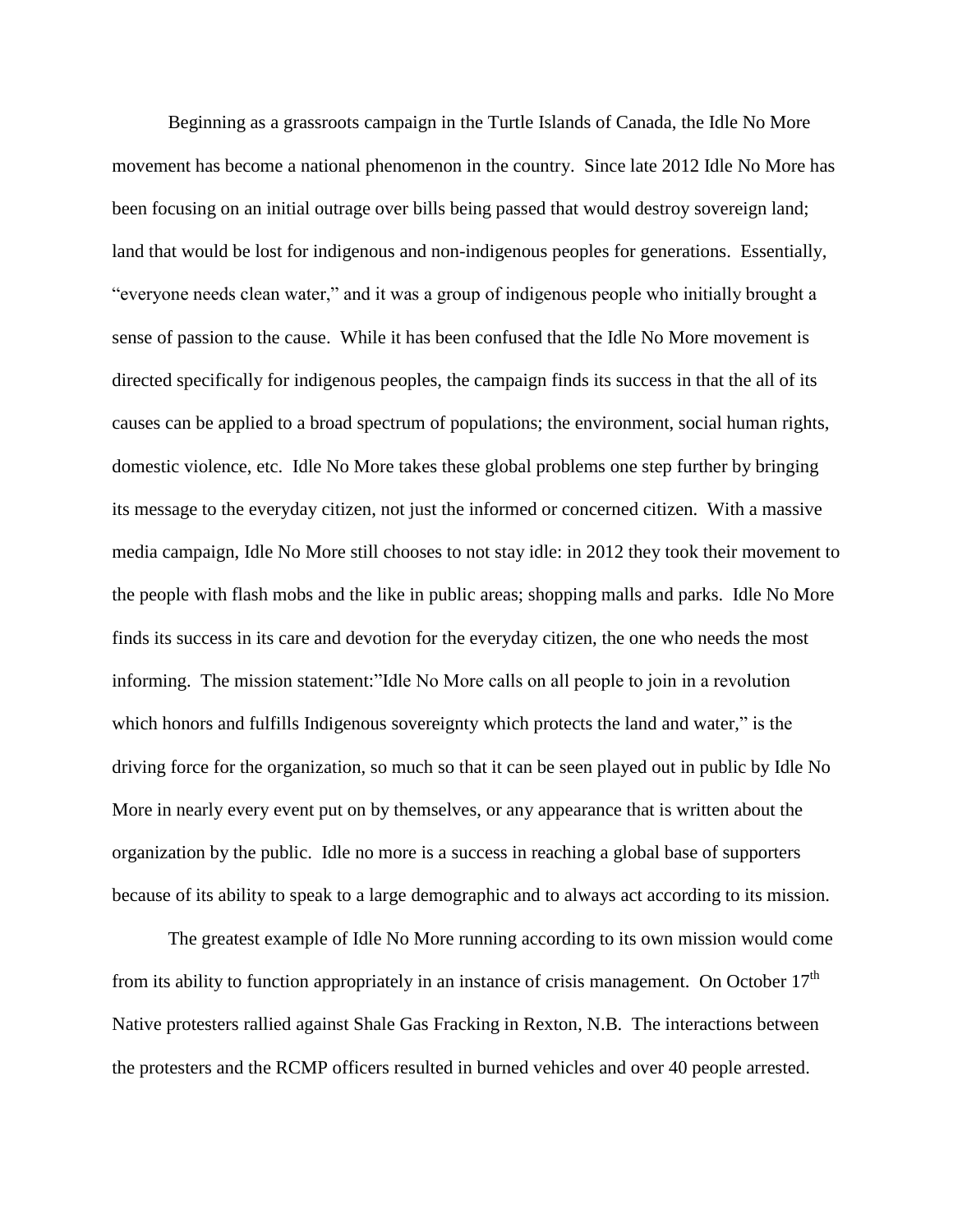The protesters were not able to stop the SWN Resources will not stop the process of shale gas fracking, however, First Nation representatives maintain the stance that the "war is not over," and will continue to protest. Many Chiefs and Shawns were affected in this, several being arrested, several others were injured.

There was major potential for this one event to destroy much of Idle No More's credibility, this "peaceful protest" resulted in injury and heated protection of values. Idle No More has been praised for raising awareness and protecting lands and ideals, however a full scale protest to this level goes against much of what Idle No More claims to be about. Idle No More was able to subvert expectations though not only after the event, but while the event was going on. By live tweeting, and releasing "to-the-moment" relevant videos demonstrating their perspective and garnering positive focus. From here they were in control of what media outlets would be sending out and could make a conscious effort that their actions would reflect the peace that they desire according to their mission juxtaposing it to the anger coming from the RCMP.

Crisis responses depend on public and political environment, culture and inner workings of the organization, and human nature. The culture and inner workings of the organization are important as the Native Protesters highlight that they search for an answer that involves peace: 'We urge all sides not to resort to violence as history has proven these tactics are not productive.' Chief Gabriel Atwin, Kingsclear First Nation. It is important the Idle No More sticks to its ideals and brings them to the surface for the public to understand and trust them. In this statement Idle No More maintains an ability to be "upfront" with their public and to demonstrate that they will remain focused on the mission of the organization as a whole. There has not been much diversity in the kinds of crises that Idle No More has encountered. Primarily it has been either Human Error or Mechanical Problems. Idle No More has had many violent and difficult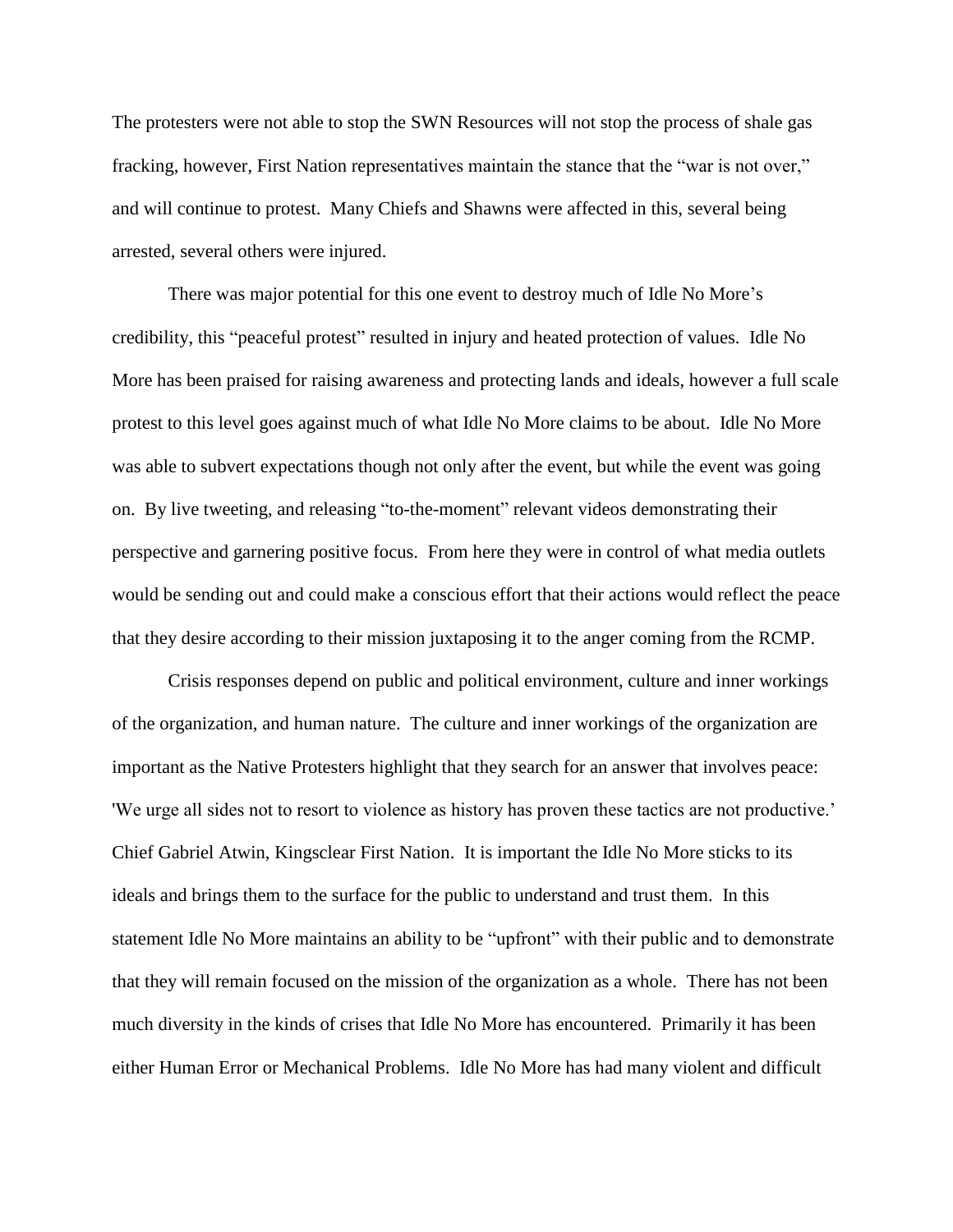run-ins with Canadian officials, from legislative to local authorities. Idle No More remains active in its protests and often these can lead to difficult crises that must be managed, however violence is never their answer; but remaining tied to their mission allows for them to emerge successful consistently.

In the context of public relations, this specific study of crisis management for Idle No More exhibits how it has been able to achieve success: by sticking to its mission. Creator of TOMS footwear, Blake Mycoskie, has maintained the premise that in order to start something that matters, it is important to "keep it simple." Idle No More has started as a simple grassroots campaign to keep legislature from destroying land, and it has easily lent itself toward becoming an organization that supports social justice and trying to educate the everyday citizen. Idle No More maintains the values of their mission; requesting and supporting action from all peoples. The linchpin to maintaining a positive image after this crisis was using the perspective of the everyday individual defending their values, and then releasing these images to the public. Activist campaigns are becoming more and more focused on calling upon people to decide to care, to decide to make a difference, Idle No More maintains this in its mission and shows it taking action, revolutionizing how people can become a part of an activist movement.

For instance, in Dawn's "Dawn Saves Wildlife" campaign demonstrated plenty of individuals doing their part to protect hurt animals, however these were all specialist, everyone else is asked simply to buy Dawn product. Idle No More, however takes the action of its supporters and shows it through someone's own cell phone. Becoming a part of Idle No More is more of a reality- you can not only aid change, but you can lead change. Moving forward, Idle No More will have to reevaluate how they decide to take action; if they reach about five "peaceful protests" gone awry by the end of a calendar year, the public may see them as straying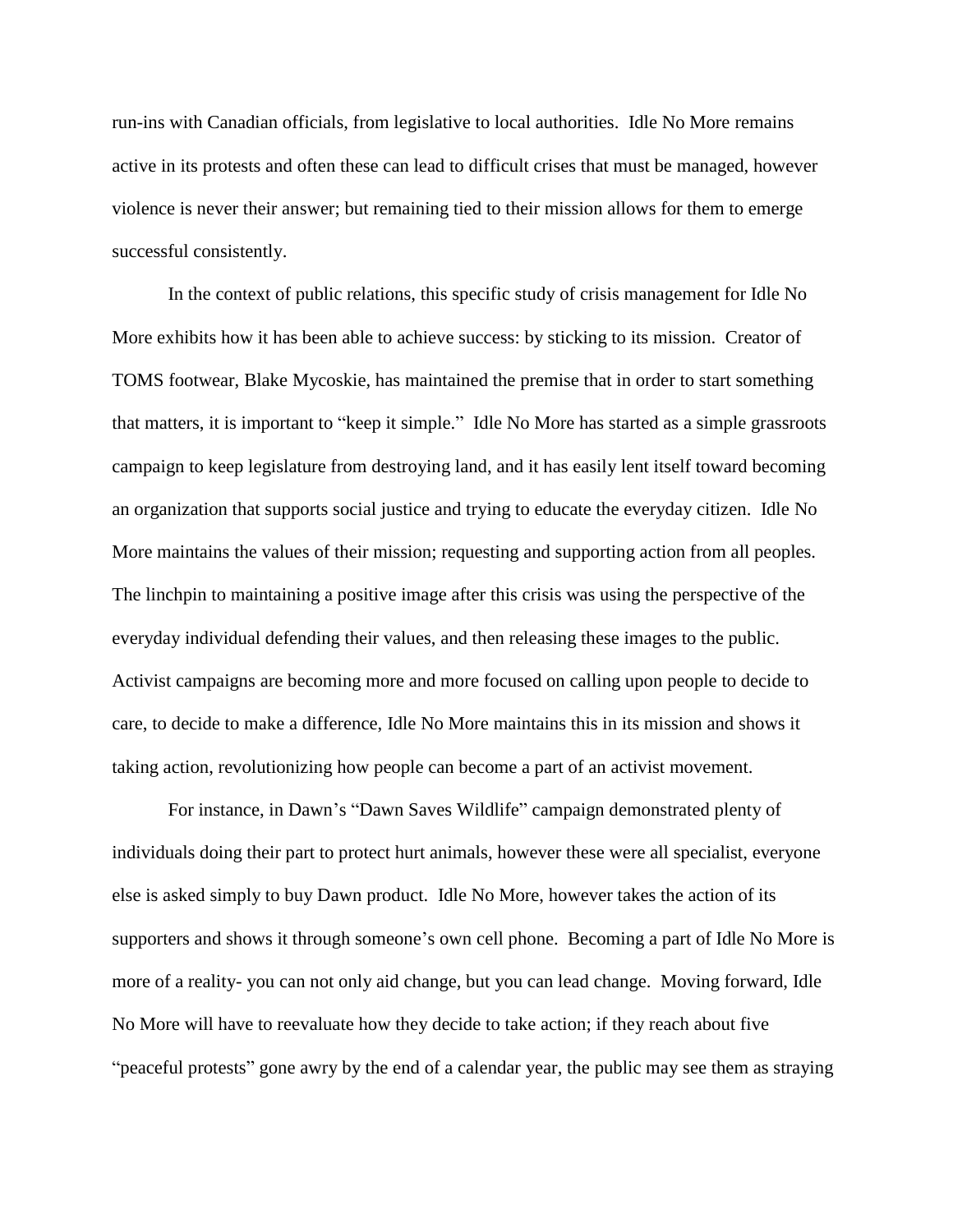from the mission which they claim to live by. Idle No More, however, understands how it needs to operate in order to maintain order and success, keep it simple, if they can say that they are functioning according to their mission- what they stand for- then there will never be any need for to defend their actions.